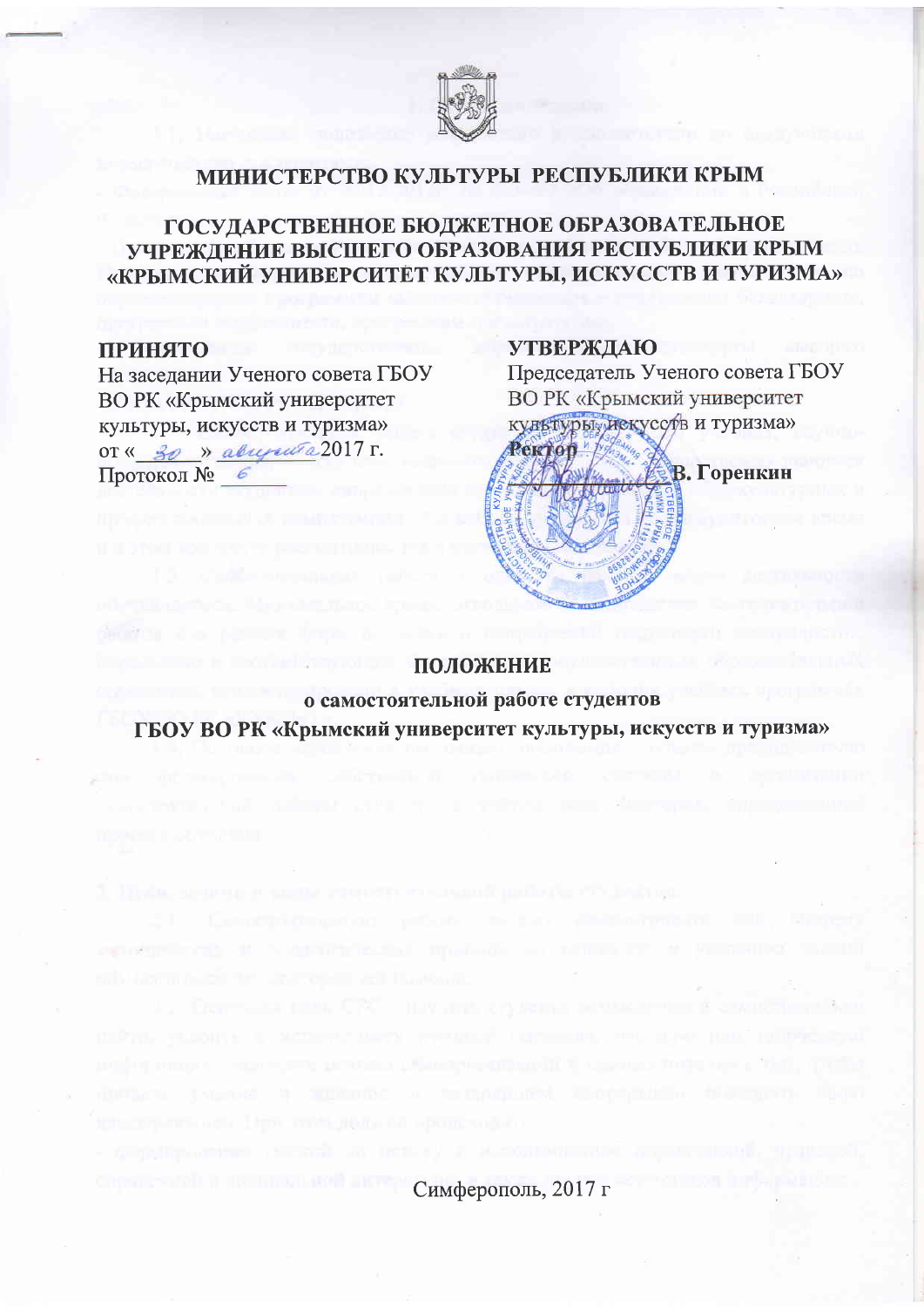#### 1. Общие положения

1.1. Настоящее положение разработано в соответствии со следующими нормативными документами:

- Федеральный закон от 29.12.2012г. № 273-ФЗ «Об образовании в Российской Федерации»;

- Приказа Минобрнауки России от 05 апреля 2017 года № 301 «Об утверждении Порядка организации и осуществления образовательной деятельности по образовательным программам высшего образования - программам бакалавриата, программам специалитета, программам магистратуры»,

государственные Федеральные образовательные стандарты высшего образования;

- Устав ГБОУ ВО РК «КУКИиТ»

1.2. Самостоятельная работа студентов (СРС) - это учебная, научнохудожественно-творческая общественно-значимая исследовательская,  $\mathbf{M}$ деятельность студентов, направленная на освоение и развитие общекультурных и профессиональных компетенций. Эта работа проводится во внеаудиторное время и в этом контексте рассматривается в настоящем положении.

1.3. Самостоятельная работа - один из важных видов деятельности обучающегося. Минимальное время, отводимое на выполнение самостоятельной работы для разных форм обучения и направлений подготовки специалистов, определено в соответствующих Федеральных государственных образовательных стандартах, конкретизировано в учебных планах и рабочих учебных программах ГБОУ ВО РК «КУКИиТ».

1.4. Основное назначение настоящего положения - помочь преподавателю формировании собственной творческой системы организации при  $\overline{B}$ самостоятельной работы студента с учётом всех факторов, определяющих процесс обучения.

### 2. Цели, задачи и виды самостоятельной работы студентов.

Самостоятельную работу можно рассматривать  $2.1.$ как систему методических и педагогических приёмов по освоению и усвоению знаний обучающимся без посторонней помощи.

2.2. Основная цель СРС - научить студента осмысленно и самостоятельно найти, усвоить и использовать учебный материал, научную или творческую информацию, заложить основы самоорганизации и самовоспитания с тем, чтобы привить умение и желание в дальнейшем непрерывно повышать свою квалификацию. При этом должно происходить:

- формирование умений по поиску и использованию нормативной, правовой, справочной и специальной литературы, а также других источников информации;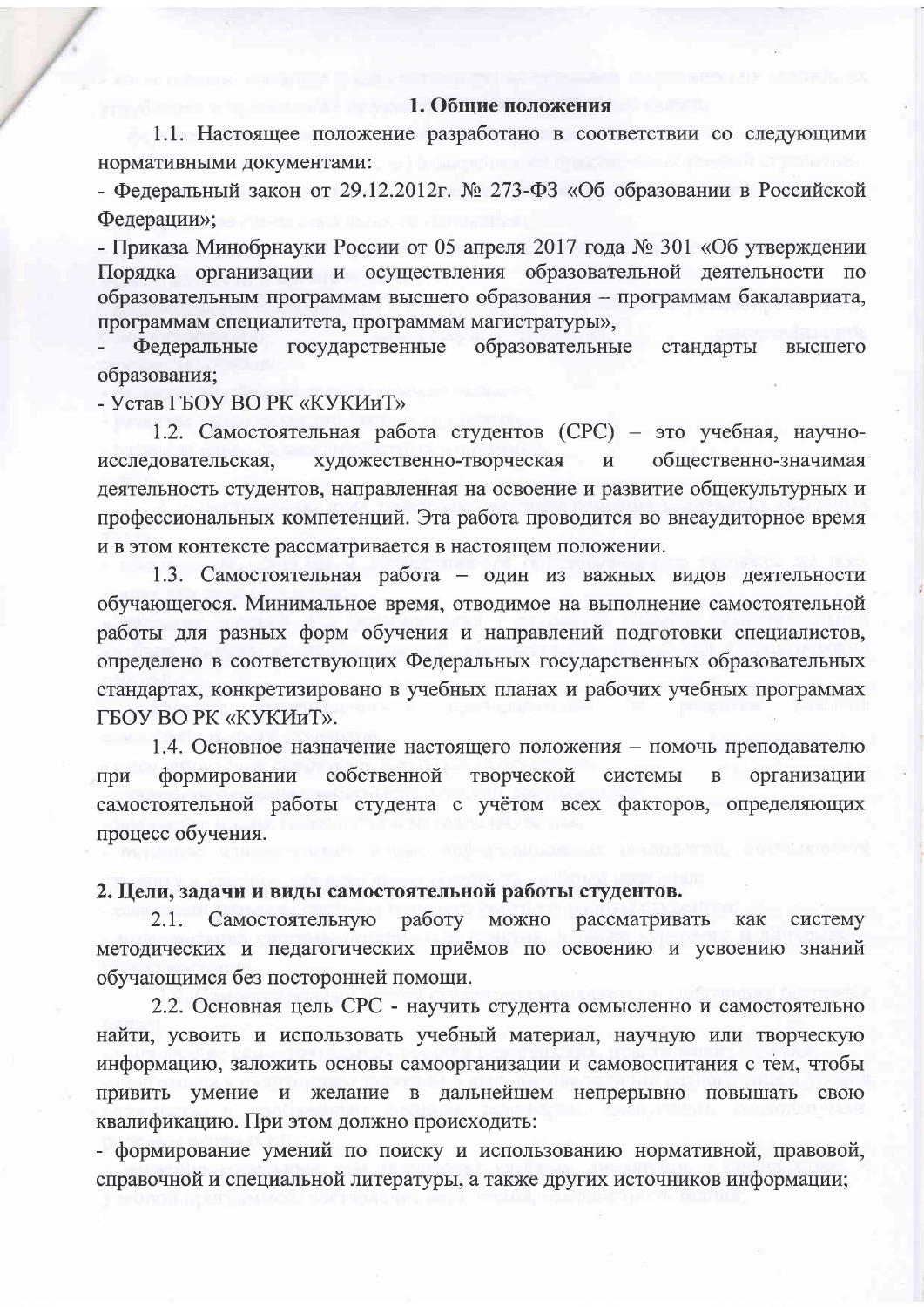- качественное освоение и систематизация полученных теоретических знаний, их углубление и применение на уровне междисциплинарных связей;

формирование умения применять полученные знания на практике (в профессиональной деятельности) и закрепление практических умений студентов; - развитие познавательных и коммуникативных способностей студентов, формирование самостоятельности мышления;

- развитие активности студентов, творческой инициативы самостоятельности, ответственности и организованности;

- формирование способностей к саморазвитию (самопознанию, самоопределению, самосовершенствованию, самореализации, самообразованию, саморегулированию);

- развитие научно-исследовательских навыков;

- развитие художественно-творческих навыков;

- развитие навыков межличностных отношений.

2.3. Достижению этих целей способствует решение следующих основных задач:

- обеспечение единства и непрерывности образовательного процесса на всех этапах его осуществления;

- создание условий для формирования у студентов навыков самостоятельной учебной, научно- исследовательской, художественно-творческой и практической работы;

усиление ответственности преподавателей за развитие навыков самостоятельности студентов;

- стимулирование самостоятельного роста студентов;

- совершенствование учебно-методической документации;

- внедрение новых технологий и методов обучения;

- активное использование новых информационных технологий, позволяющих студенту в удобное для него время осваивать учебный материал;

- совершенствование системы текущего контроля работы студентов;

- модернизация системы организации практик, а также курсового и дипломного проектирования.

2.4. Самостоятельная работа студентов выполняется в следующих основных видах:

- выполнение самостоятельных заданий семинарских, практических занятий;

- подготовка к аудиторным занятиям и выполнение заданий разного типа и уровня сложности: к проблемным лекциям, семинарам, дискуссиям, коллоквиумам, ролевым играм и т.п.;

- изучение отдельных тем (вопросов) учебных дисциплин в соответствии с учебной программой, составление конспектов, самоконтроль знаний;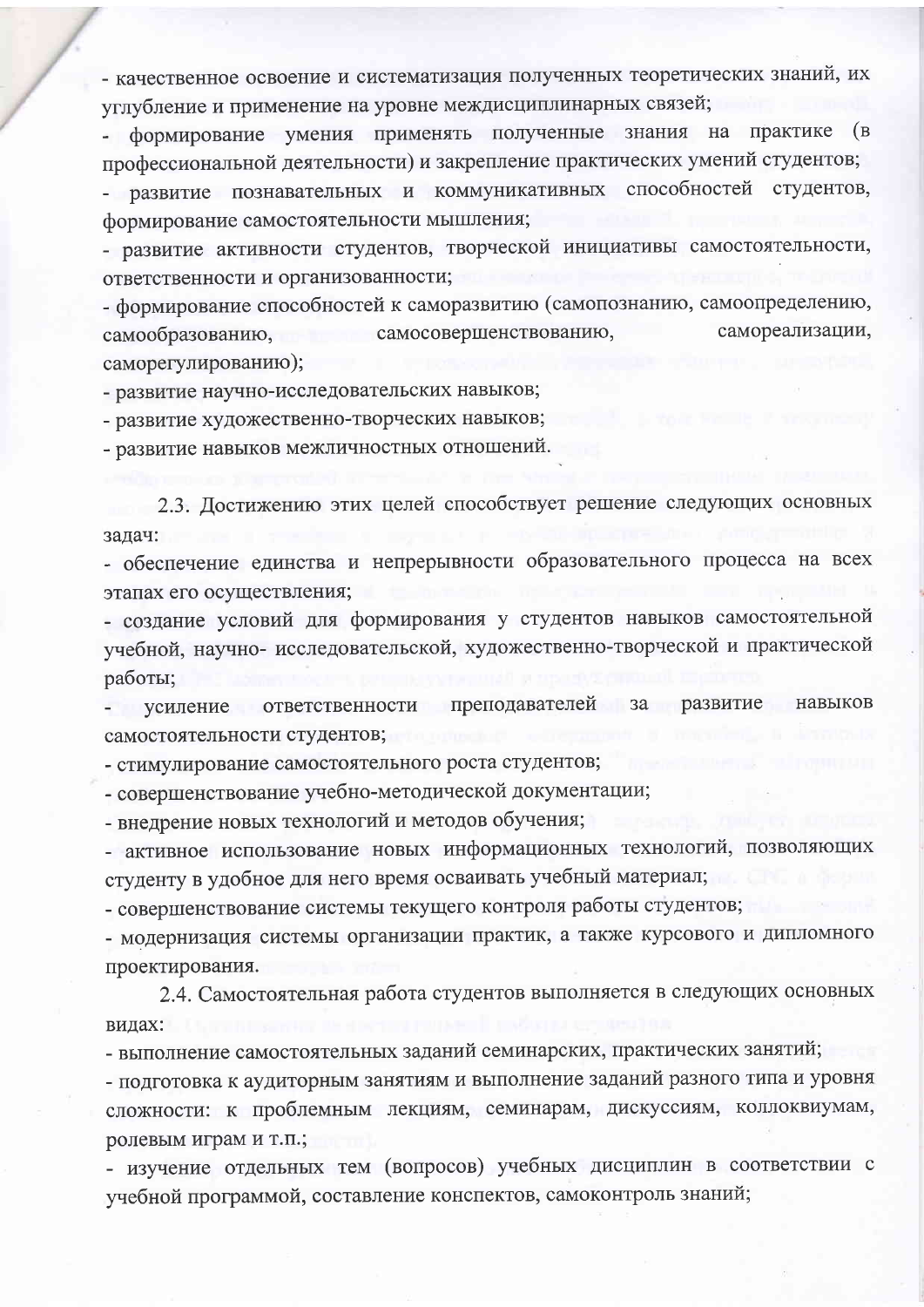- выполнение индивидуальных заданий (курсовых проектов или работ, расчетнографических работ, графических работ, контрольных домашних заданий, художественно-творческих заданий, контрольных работ и т.п.);

докладов, сообщений, эссе, презентаций, рефератов, подготовка библиографических списков, резюме, глоссариев и т.д.;

- моделирование систем и процессов (разработка моделей, программ, макетов, логических и структурных схем, сценариев и других заданий);

- выполнение тестовых заданий с использованием интернет-тренажеров, тестовых информационных ресурсов;

- выполнение научно-исследовательской работы;

подготовка и участие в художественно-творческих смотрах, конкурсах, выставках, олимпиадах и т.п.;

- подготовка ко всем видам контрольных испытаний, в том числе к текущему контролю успеваемости, промежуточной аттестации;

- подготовка к итоговой аттестации, в том числе к государственным экзаменам, выполнение выпускной квалификационной работы (магистерской диссертации);

- подготовка к участию в научных и научно-практических конференциях и семинарах;

- прохождение практик и выполнение предусмотренных ими программ и индивидуальных заданий, составление отчетов по итогам практик.

- другие виды работы, организуемые факультетом, кафедрой, преподавателем.

5.3. СРС может носить репродуктивный и продуктивный характер.

Самостоятельная работа, носящая репродуктивный характер, предполагает использование студентами методических материалов и пособий, в которых указывается технология изучения дисциплины, представлены алгоритмы решения типовых задач.

Самостоятельная работа, носящая продуктивный характер, требует анализа проблемной ситуации, получения новой информации, самостоятельного выбора средств и методов решения задач, способов выполнения работы. СРС в форме учебно-исследовательских, художественно-творческих и проектных заданий развивает у студентов навыки творческого мышления и инновационных подходов к решению поставленных задач.

## 3. Организация самостоятельной работы студентов

3.1. Методика организации самостоятельной работы студентов определяется основной профессиональной содержанием, трудоемкостью структурой, образовательной программы, рабочими учебными планами по направлению подготовки (специальности).

3.2. Процесс организации СРС включает в себя следующие этапы: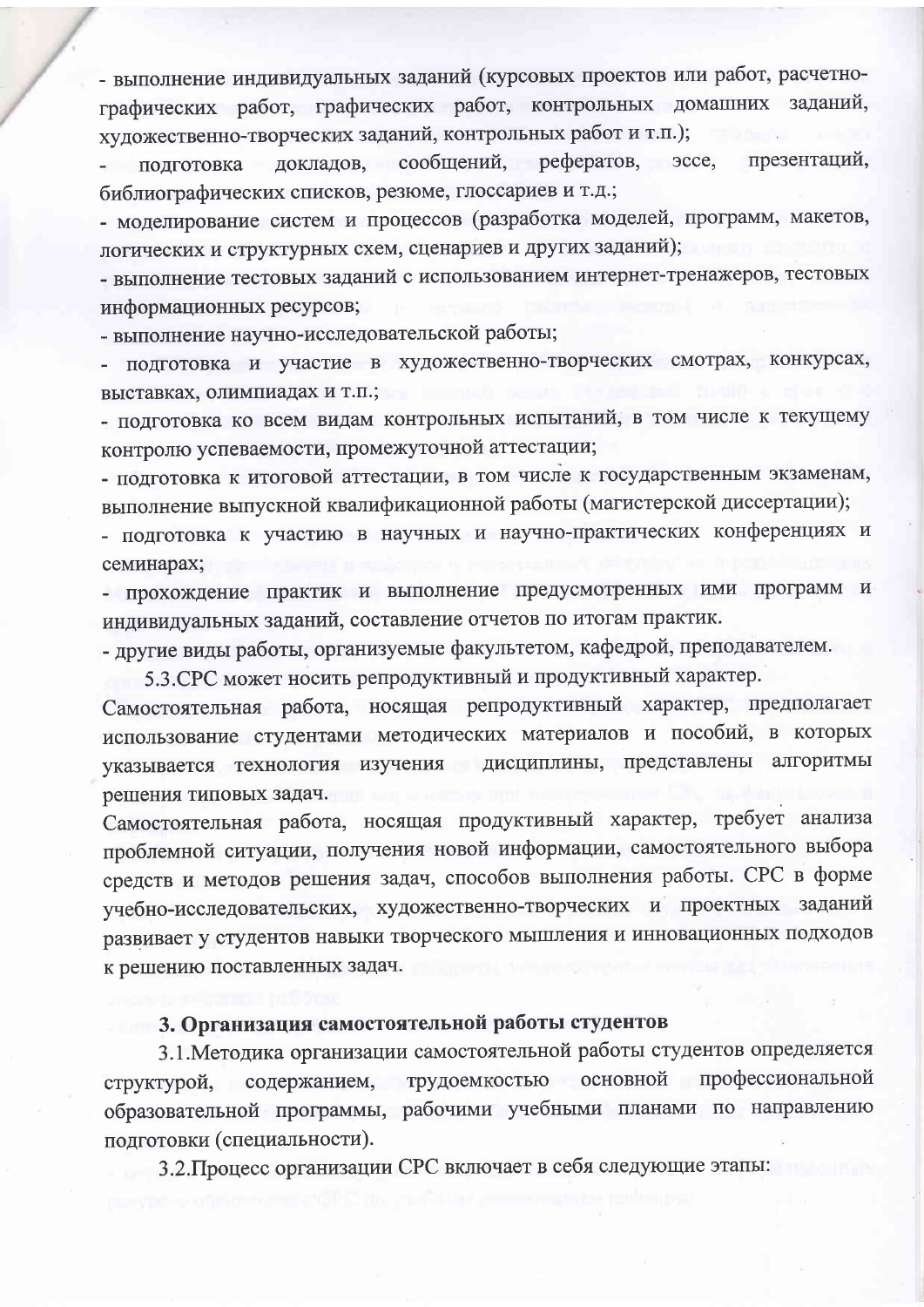- подготовительный (определение целей, составление программы и графиков СРС, подготовка методического и материального обеспечения);

- основной (реализация программы СРС, использование приемов поиска фиксирование переработки, применения знаний, информации, усвоения, результатов, самоорганизация процесса работы);

заключительный (оценка самостоятельной работы студентов и анализ результатов, выводы об уровне учебных достижений отдельного студента и рекомендации для дальнейшего успешного продвижения в обучении, оценка эффективности программы и методов работы, выводы о направлениях оптимизации СРС).

3.3. Организация самостоятельной работы студентов направлена на выполнение всех планируемых заданий всеми студентами точно в срок и с нужным уровнем качества, что является необходимым условием формирования навыков самодисциплины и самоконтроля.

3.4. Организацией СРС в университете занимаются деканат, кафедры и библиотека.

3.5. Учебно-методическое управление университета:

- информирует деканаты и кафедры о нормативных документах и рекомендациях Министерства образования и науки РФ, ГБОУ ВО РК «КУКИИТ» по вопросам организации СРС;

- оказывает методическую помощь факультетам, кафедрам и преподавателям в организации самостоятельной работы студентов;

- проводит мониторинг учебно-методического обеспечения СРС по основным образовательным программам;

- контролирует выполнение кафедрами и деканатами графиков СРС;

- контролирует соблюдение нормативов при планировании СРС на факультетах и кафедрах.

- обобщает и распространяет передовой опыт по организации СРС.

3.6. Деканат:

- разрабатывает общий график самостоятельной работы студентов в помещениях университета;

- организует доступ студентов в кабинеты, компьютерные классы для выполнения самостоятельной работы;

- контролирует материально-техническое обеспечение СРС;

3.7. Кафедра:

- организует деятельность преподавателей по установлению междисциплинарных связей и преемственности в развитии общих и профессиональных компетенций студентов;

- осуществляет подготовку учебно-методических материалов, информационных ресурсов обеспечения СРС по учебным дисциплинам кафедры;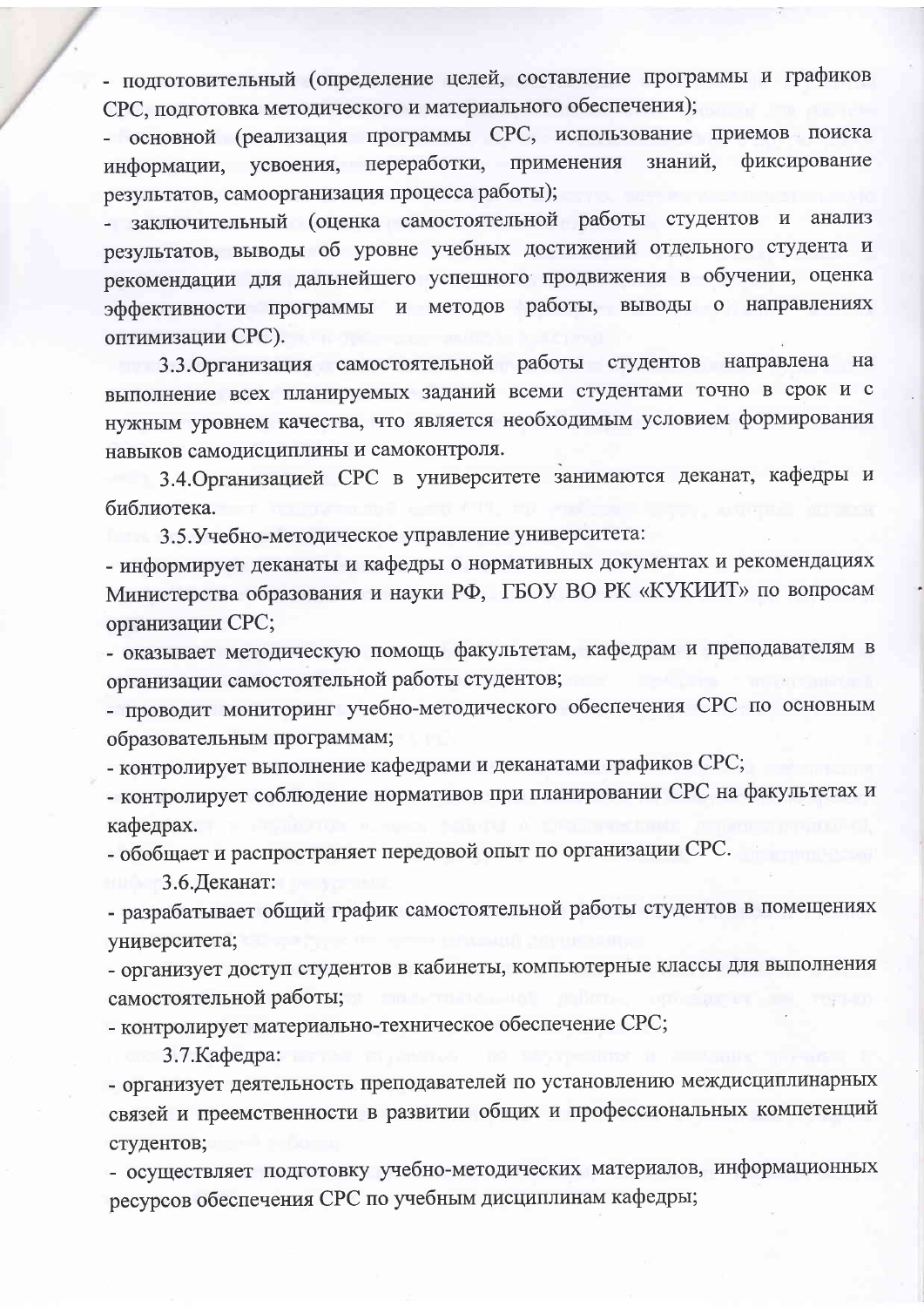- составляет график групповых и индивидуальных консультаций студентов преподавателями, в соответствии с примерными нормами времени для расчета объема учебной, учебно-методической, научно-исследовательской и других работ преподавательского состава;

- организует рационализаторскую, изобретательскую, научно-исследовательскую и художественно творческую работу с участием студентов;

осуществляет контроль соблюдения нормативов при планировании и организации СРС профессорско-преподавательским составом кафедры;

- назначает руководителей практик и формирует индивидуальные задания студентам на учебную и производственную практики;

- назначает научных руководителей и консультантов при выполнении курсовых и выпускных квалификационных работ;

- осуществляет мониторинг и вырабатывает рекомендации по совершенствованию CPC.

3.8. Преподаватель:

- разрабатывает тематический план СРС по учебному курсу, который должен быть отражен в рабочей программе дисциплины;

- определяет учебное содержание и объем СРС;

- разрабатывает методические рекомендации по организации СРС при изучении дисциплины;

- знакомит студентов с системой форм и методов обучения в вузе, методикой работы, критериями оценки самостоятельной качества выполняемой самостоятельной работы, с целями, средствами, трудоемкостью, сроками выполнения, формами контроля СРС;

- проводит групповые и индивидуальные консультации по вопросам выполнения самостоятельной работы во время аудиторных занятий и во внеаудиторное время;

- развивает у студентов навыки работы с классическими первоисточниками, литературой, учебниками, современной научной электронными информационными ресурсами;

- осуществляет в информационно-библиотечном фонде заказ учебной и учебнометодической литературы по преподаваемой дисциплине;

- содействует развитию у студентов навыков межличностного общения в ходе выполнения заданий для самостоятельной работы; организует не ТОЛЬКО индивидуальную, но и командную самостоятельную работу;

- содействует в участии студентов во внутренних и внешних научных и художественно-творческих форумах;

- осуществляет систематический контроль выполнения студентами графика самостоятельной работы;

- готовит контрольно-измерительные материалы, определяет периодичность контроля СРС;